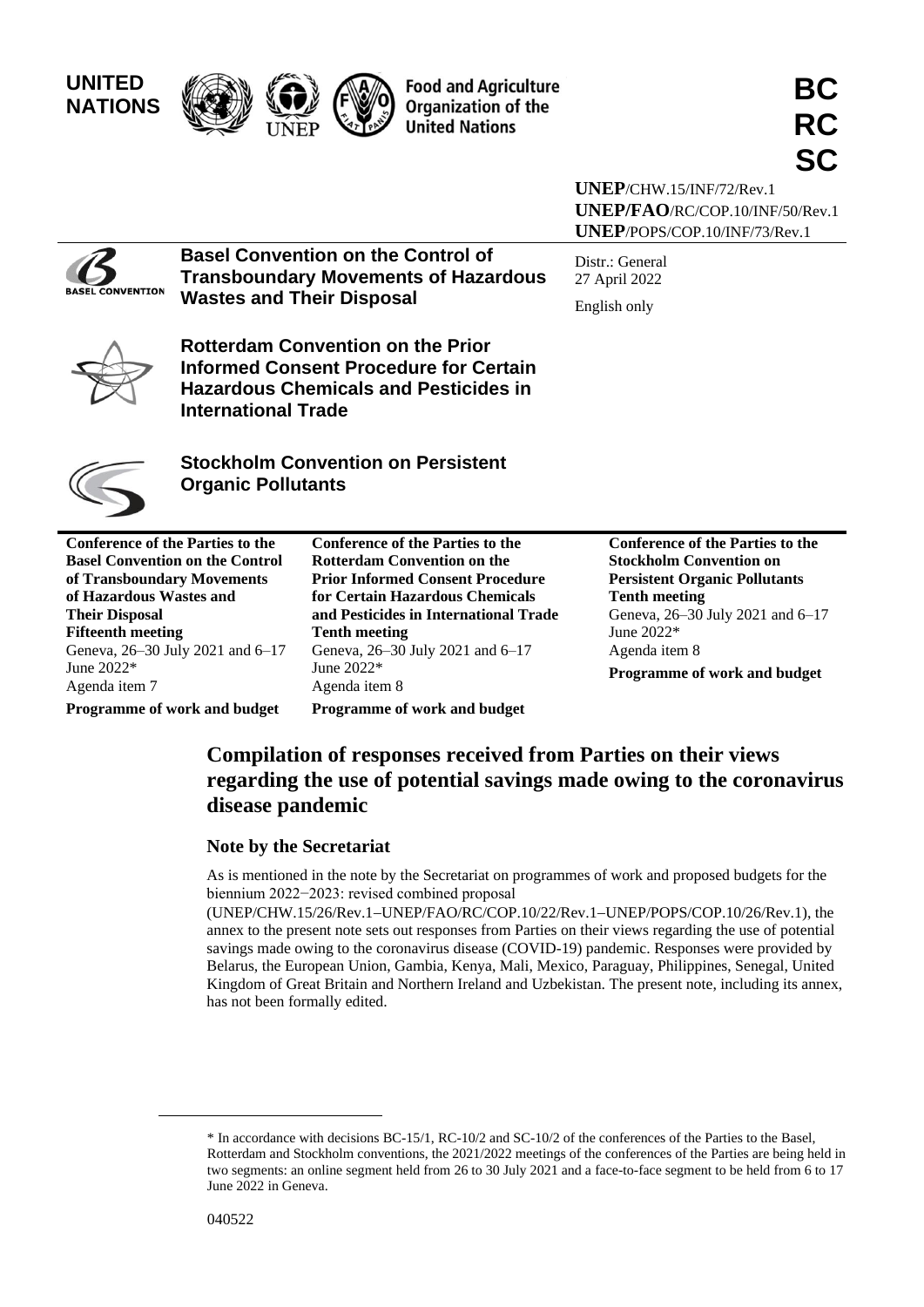#### **Annex**

# **Responses from Parties on their views regarding the use of potential savings made owing to the coronavirus disease (COVID-19) pandemic**

#### **Belarus**

Dear Sir/Madam.

I refer to the letter dated November 18, 2021 "Consultations with Parties on the allocation of savings made during biennium 2022-2021 owing to the coronavirus disease (COVID-19) pandemic under the Basel, Rotterdam and Stockholm conventions".

I would like to bring to your kind consideration the suggestion of allocation of the above mentioned savings to the preparations of the state reports on implementation of the Basel, Rotterdam and Stockholm conventions.

In particular, the Republic of Belarus would appreciate it if the Secretariat could support Belarus in the fulfilment of its obligations to provide the report on implementation of the Stockholm convention.

I would be pleased to provide you further explanations on your request.

Kind regards, Larissa Lukina

Best regards, Larissa Lukina (Ms)



Head of the International Cooperation Department -Deputy Head of the General Directorate for Environmental Policy, International Cooperation and Science Ministry of Natural Resources and Environmental Protection of the Republic of Belarus +375 17 200-43-28 +375 29 693-74-84 (mob.)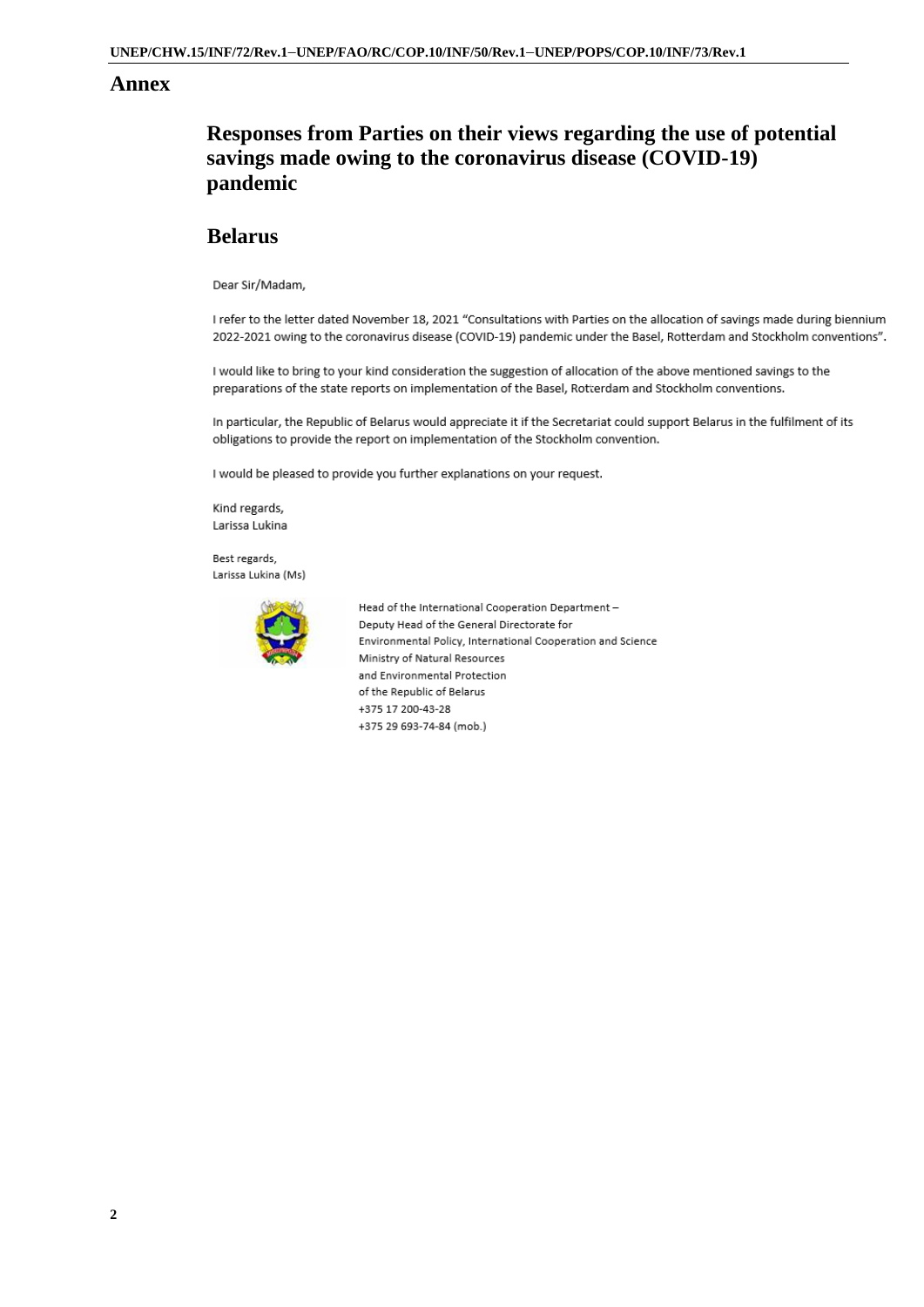UNEP/CHW.15/INF/72/Rev.1-UNEP/FAO/RC/COP.10/INF/50/Rev.1-UNEP/POPS/COP.10/INF/73/Rev.1

### **European Union**





**EUROPEAN COMMISSION** DIRECTORATE-GENERAL **ENVIRONMENT** Directorate B - Circular Economy ENV.B.2 - Safe and sustainable Chemicals

> **Brussels.** ENV B.2/JH/il Ares (2022)

Secretariat of the Basel, Rotterdam, **Stockholm Conventions International Environment House** 11 - 13. Chemin des Anémones CH-1219 Chatelaine Geneva  $(administration@brsmeas.org)$ 

#### Consultation with Parties on the allocation of savings – Comments from the European **Union and its Member States**

Dear Mr Payet, Dear Mr Nono Womdim,

Thank you very much for your letter of 18 November 2021, inviting Parties to provide their views on the use of potential savings made owing to the COVID-19 pandemic upfront, by sending their input by 28 February 2022.

Please find the comments of the European Union and its Member States attached to this letter.

Yours sincerely,

**JUERGEN HELBIG** (DNA & OCP Rotterdam Convention, OCP & NFP Stockholm Convention)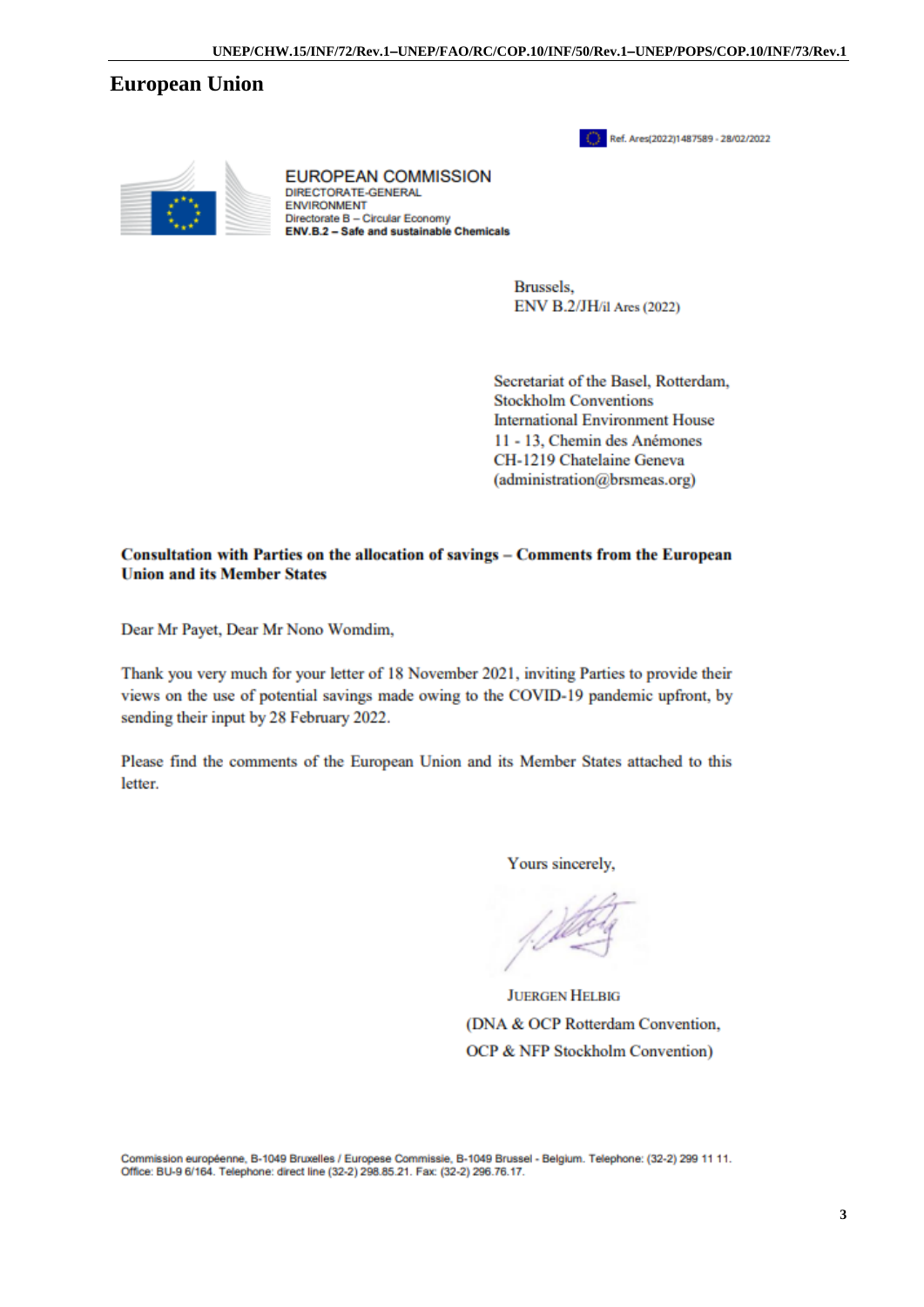#### **Comments of the European Union and its Member States**

#### on the Consultation with Parties on the allocation of savings made during biennium 2020-2021 owing to the coronavirus disease (COVID-19) pandemic under the Basel, Rotterdam and **Stockholm Conventions**

By a letter of 18 November 2021, the Secretariat of the Basel, Rotterdam and Stockholm Conventions invited Parties to provide their views on the use of potential savings made owing to the COVID-19 pandemic, following the adopted decisions BC-15/2, RC-10/3 and SC-10/4 on the interim programmes of work and budgets for the conventions for 2022.

Regarding the savings from the Voluntary Trust Funds (VTF) of the conventions, the European Union and its Member States propose that the Secretariat should contact each contributor to the VTF to consider how to deal with their contribution.

On the savings from the General Trust Funds (GTF) of the conventions, the European Union and its Member States support as a general approach the transfer of the savings to the GTF of each Convention, so that they are available for the next biennium. Indeed, as the information on the final amount of pandemic-related savings will be available in April-May 2022, only one month before the meeting of the COPs, this approach will ensure to have sufficient time to assess how to use these savings and take a decision during the budget negotiation for the next biennium (2024-2025).

In case such savings would need to be allocated for the biennium 2022-2023, the European Union and its Member States suggest that the savings should be used for activities covered by GTF.

The European Union and its Member States may express further views during the meetings of the conferences of the Parties in June 2022, after consideration of the information on the actual savings and the proposal from the Secretariat on their allocations.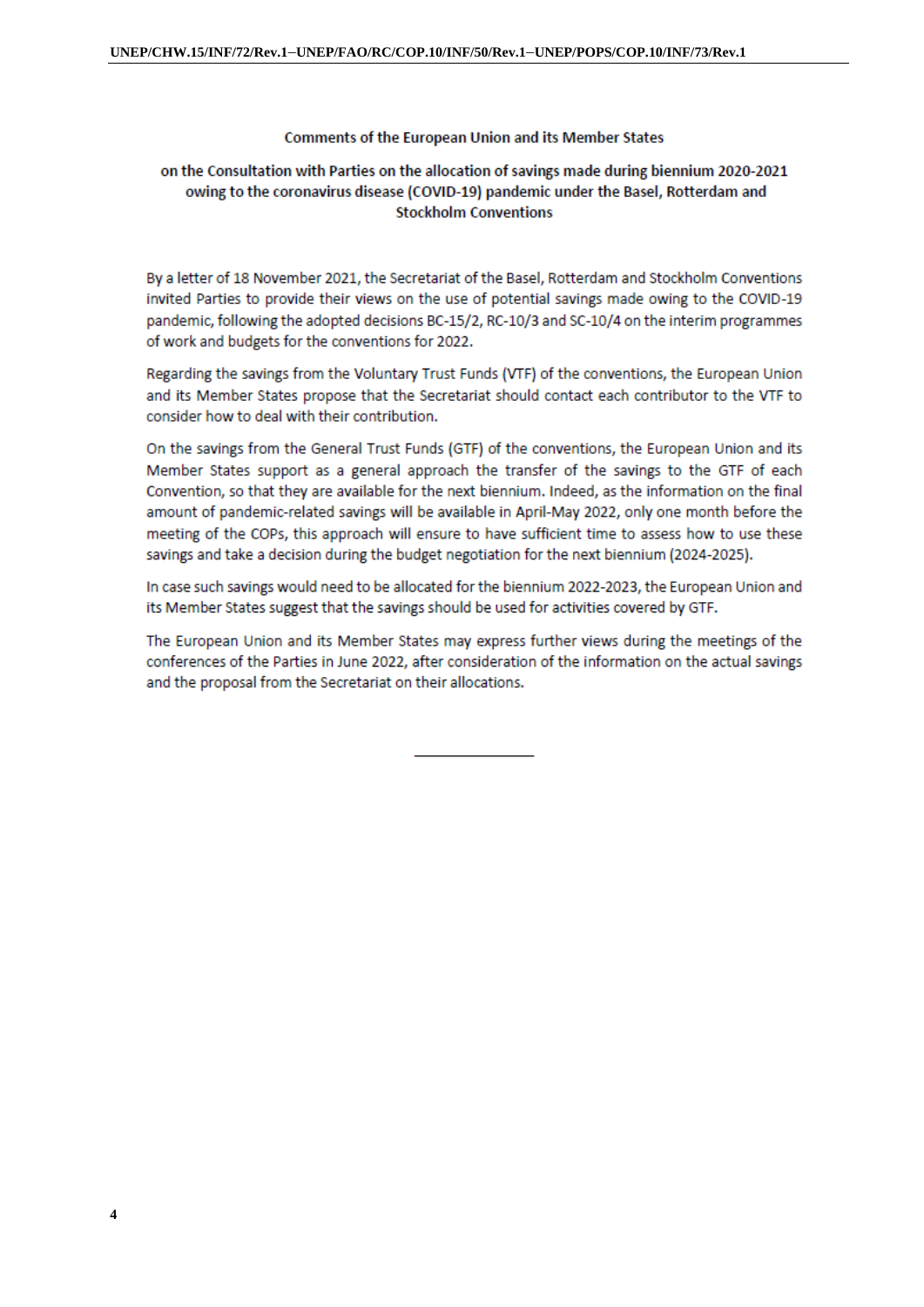## **Gambia**

We acknowledged receipt of an invitation from the BRS Secretariat requesting parties to submit suggestions on the use of potential savings made owing to the COVID-19 pandemic, pursuant to decisions BC-15/2, RC-10/3, and SC-10/4 on the interim programmes of work and budgets for the conventions for 2022.

In light of the above the BRS Focal Points of The Gambia hereby suggest the following;

1. The Secretariat, usually funds three participants from LDCs and LMICs to participate in the face-to-face COP. However, with the savings made, we are suggesting the funding of additional participants from LDCs and LMICs to participate in the COP

2. We are also suggesting for the secretariat to organize capacity-building training programs for Focal Points of the different conventions on negotiation skills during the COPs.

3. We would also like to suggest for the secretariat to invite parties to develop concept notes with activities geared towards strengthening the implementation of the BRS conventions for funding using the savings.

Please feel free to get in touch for any clarification if need be.

Kind Regards

Bai Bittaye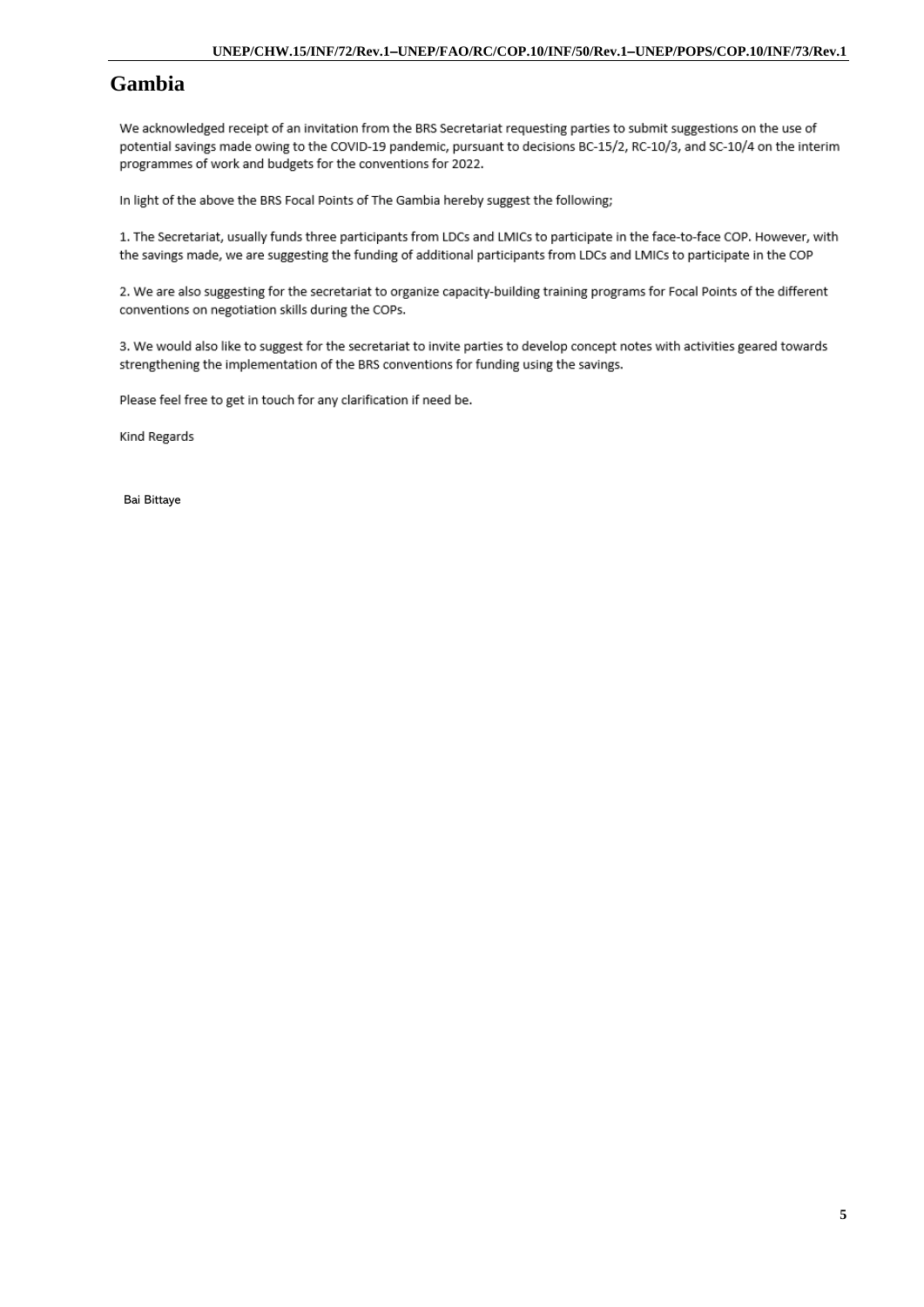### Kenya



#### PERMANENT MISSION OF THE REPUBLIC OF KENYA

TO THE UNITED NATIONS AND OTHER INTERNATIONAL ORGANISATIONS GENEVA - SWITZERLAND

#### REF. Nº KMG/PROT/11/VOL.XIV/(97)

The Permanent Mission of the Republic of Kenya to the United Nations Office in Geneva and other International Organizations in Switzerland presents its compliments to the Secretariat of the Basel, Rotterdam and Stockholm Conventions and has the honour to refer to the latter's communication dated 18<sup>th</sup> November 2021, seeking proposals on the use of potential savings made owing to the Covid-19 pandemic, pursuant to decisions BC-15/2, RC-10/3 and SC-10/4 on the interim programs of work and budgets for the conventions for 2022.

In that regard, listed below please find feedback from the Pest Controls Products Board (PCPB) of Kenya, on augmenting financial support for parties to:-

- a) Attend BRS Convention meetings, regional meetings and intersessional workshops;
- b) Establish monitoring systems for highly hazardous pesticides and pesticides listed under the conventions:
- c) Establish robust environmental and health incidence reporting mechanism for highly hazardous pesticides and pesticides listed under the conventions;
- d) Enhance awareness creation programs on listed chemicals under BRS conventions and highly hazardous pesticides:
- e) Receive technical support to:-
	- " Enhance import and export responses compliance by parties in developing countries. This could be done through regional seminars or workshops;
	- " Conduct risk assessment especially in developing countries that will aid in generating data required when submitting final regulatory decisions on pesticide molecules. This could be done through training of parties and bench-marking visits to the regulatory bodies with best practices in this field;
- f) Augment infrastructure especially computers and software in developing countries as a tool for information gathering during risk assessment and also improve the parties participation in scheduled virtual meetings.

The Permanent Mission of the Republic of Kenya to the United Nations Office in Geneva and other International Organizations in Switzerland avails itself of this opportunity to renew to the Secretariat of the Basel, Rotterdam and Stockholm Conventions, the assurances of its highest consideration.

GENEVA, 2<sup>nd</sup> February 2022

Secretariat of the Basel, **Rotterdam and Stockholm Conventions** Geneva

Email: administration@brsmeas.org; ojaluoma@un.org



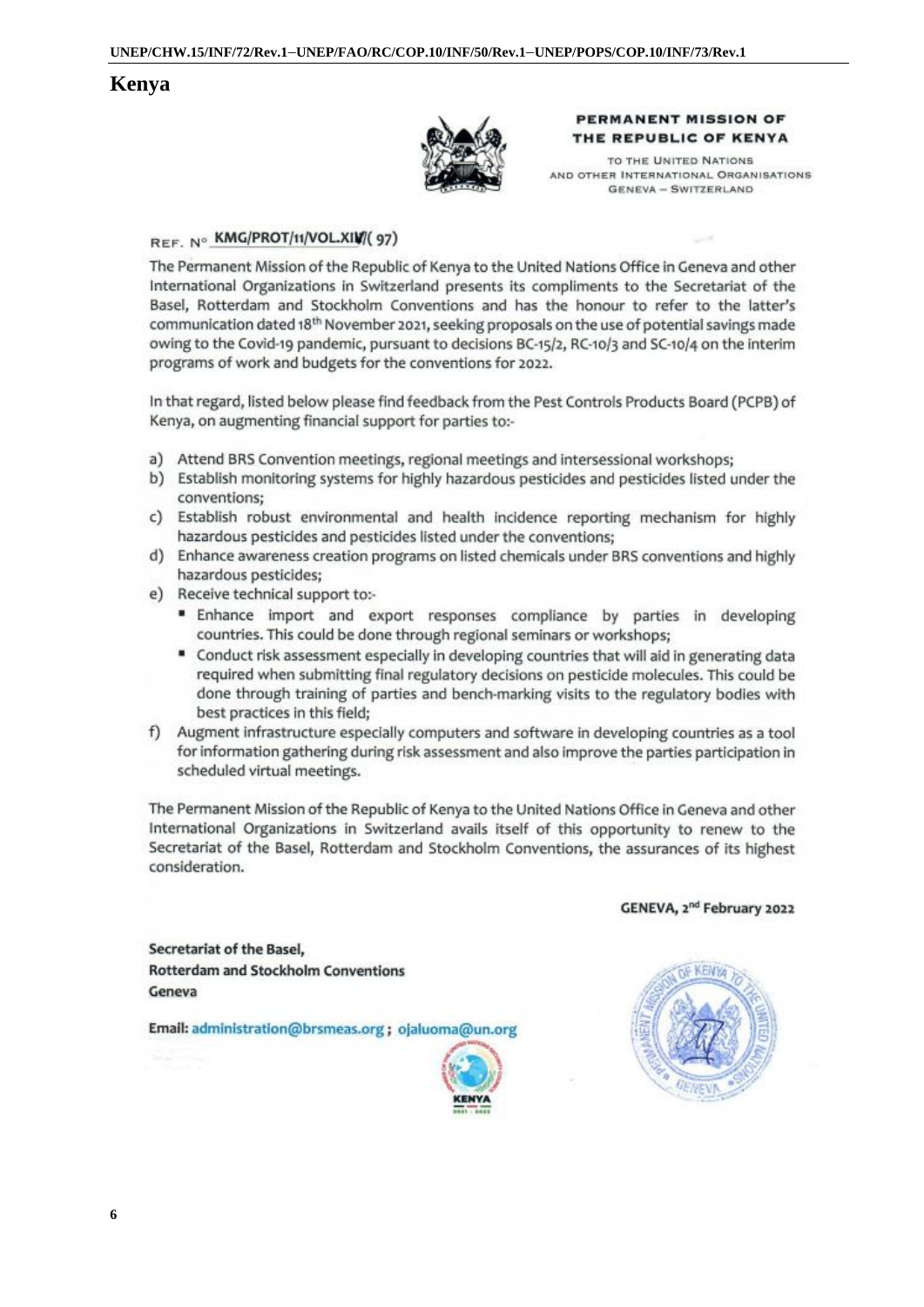# **Mali**

Bonjour chers tous, je vous envoie en pièce jointe la proposition du Mali par rapport aux économies réalisées sur la tenue des COPS suite au COVID-19 Cordialement

Balla SISSOKO focal point of the Stockholm Convention on POps Ministry of the Environment and Sanitation Tel: (+ 223) 20 29 24 10, fax: 20 29 50 90 Mobile: (+ 223) 76 47 90 32 BPE 3114 Bamako Email: balsissoko@yahoo.fr

### Thème 2 proposé

Renforcement des capacités des points focaux nationaux des Conventions de Bâle, de Stockholm et de Rotterdam en technique de négociation et de conception des projets/programmes relatifs aux Accords Multilatéraux sur l'Environnement liés aux produits chimiques et déchets.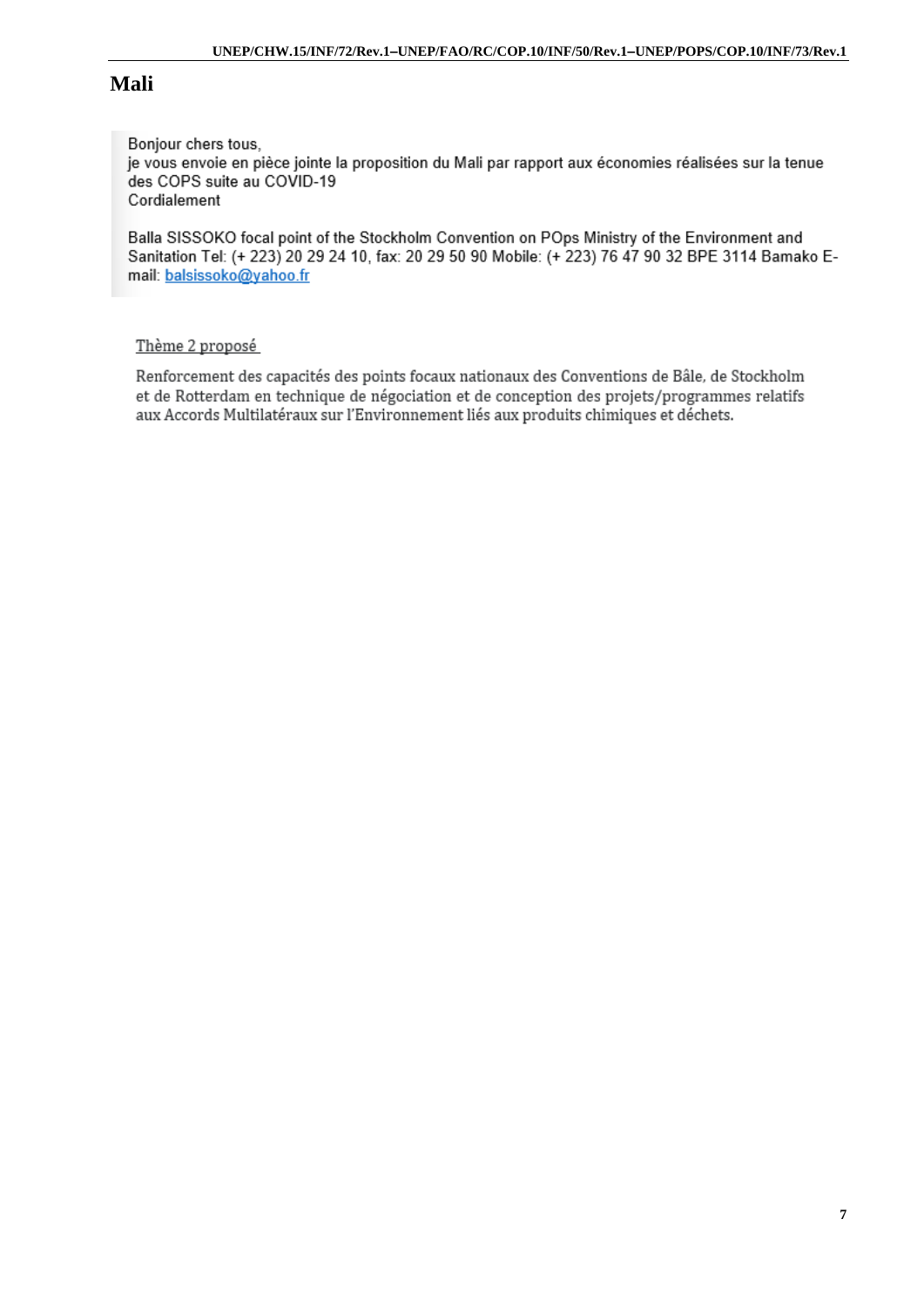### **Mexico**



## **OCE01254**

La Misión Permanente de México ante la Oficina de las Naciones Unidas y otros Organismos Internacionales con sede en Ginebra saluda muy atentamente al Secretariado Conjunto de los Convenios de Basilea, Rotterdam y Estocolmo, y tiene el honor de hacer referencia a las consultas sobre el uso de los ahorros potenciales obtenidos debido a la pandemia de COVID-19, de conformidad con las decisiones BC-15/2, RC-10, / 3 y SC-10/4 sobre los programas de trabajo y presupuestos provisionales de los convenios para 2022.

Sobre el particular, la Misión Permanente informa que la Secretaría de Medio Ambiente y Recursos Naturales y el Instituto Nacional de Ecología y Cambio Climático, ponen a consideración la propuesta de emplear dichos ahorros en algún proyecto regional de creación de capacidades para el cumplimiento de los Convenios. Si los ahorros no fueran suficientes para llevar a cabo un proyecto de esa naturaleza, se sugiere entonces que se utilicen para financiar la participación de los representantes de los países en desarrollo en las Conferencias de las Partes o en las reuniones regionales respectivas.

La Misión Permanente de México ante la Oficina de las Naciones Unidas y otros Organismos Internacionales con sede en Ginebra aprovecha la oportunidad para reiterar al Secretariado Conjunto de los Convenios de Basilea, Rotterdamy Estocolmo las seguridades de su más alta y distinguida consideración.



Ginebra, Suiza, a 22 de marzo de 2022.

**MISION** PERMANENTE DE MEXICO

Secretariado Conjunto de los Convenios de Basilea, Rotterdam y Estocolmo. Ginebra<sup>GINEBRASUIZA</sup>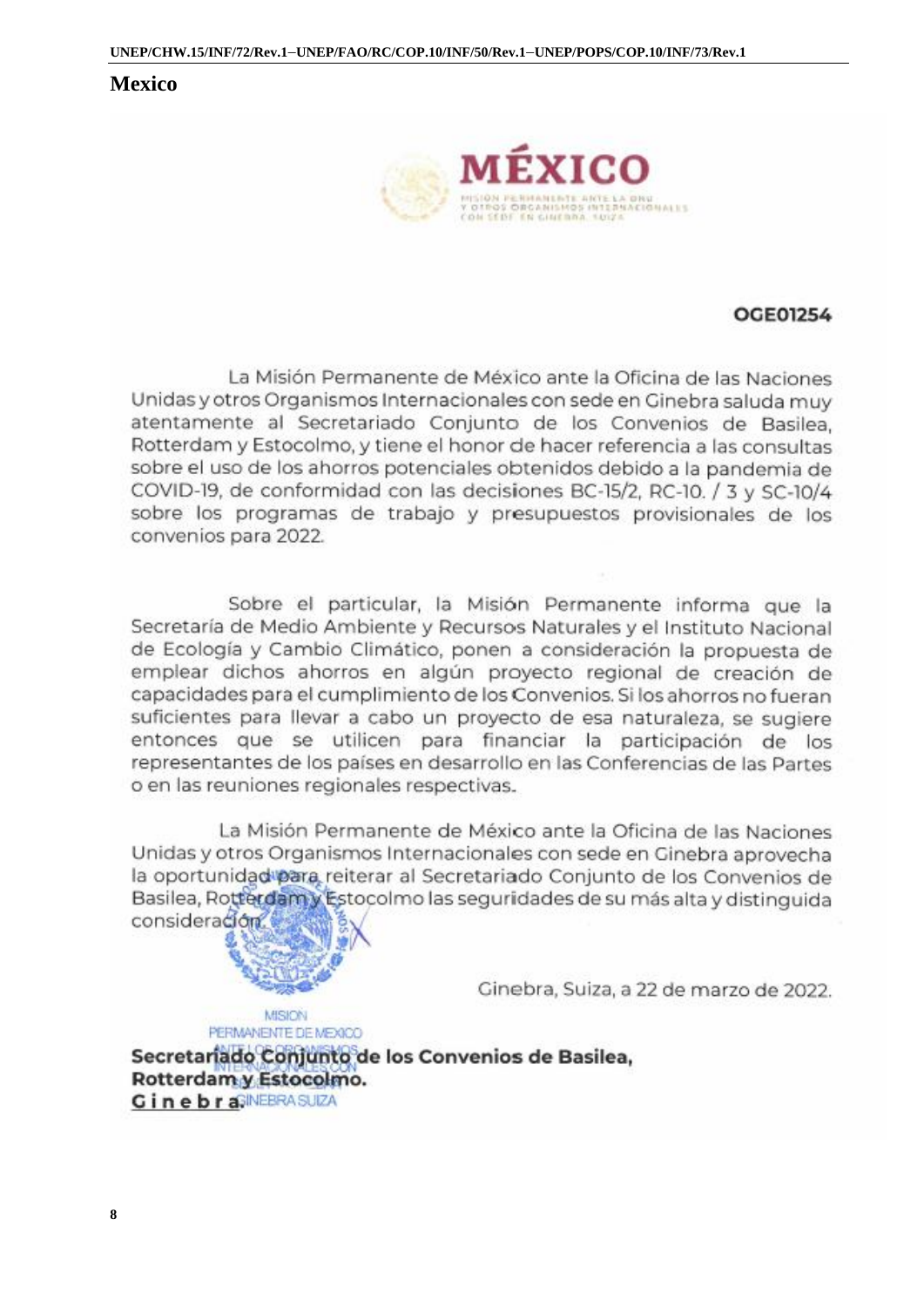# **Paraguay**

### Estimados.

Convenios de Basilea, Estocolmo y Rotterdam.

Les saludamos desde el Servicio Nacional de Calidad y Sanidad Vegetal y de Semillas, SENAVE, de Paraguay, en ocasión de responder a la consulta de las secretarías de los Convenios de Rotterdam, Estocolmo y Basilea acerca de la asignación de los ahorros obtenidos durante el bienio 2020-2021, debido a la pandemia de la enfermedad del coronavirus (COVID-19), en el marco de los convenios citados.

Al respecto, el Departamento de Evaluación y Mitigación de Riesgos de Plaguicidas, de la Dirección de Agroquímicos e Insumos Agrícolas del SENAVE, considera oportuno que dichos fondos ahorrados como consecuencia de la citada pandemia "sean utilizados para dar apoyo técnico a los estados miembros" signatarios de estos convenios. El presente aval cuenta con el V.º B.º de la Autoridad Nacional Asignada por la República del Paraguay.

Cordialmente

Idilio Méndez Grimaldi División de Relaciones Internacionales. Departamento de Relaciones Públicas Nacionales e Internacionales. Secretaría de Planificación.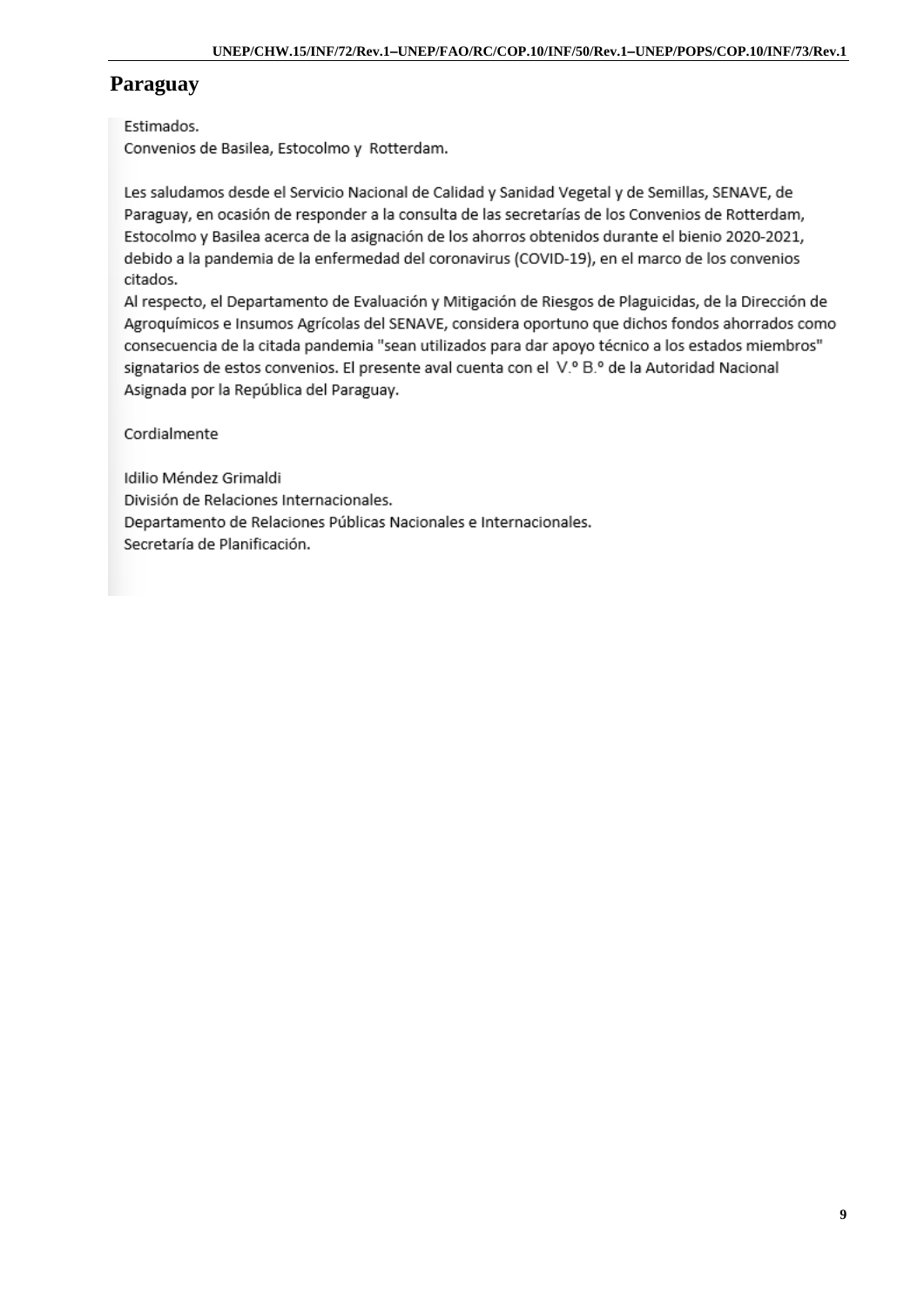### **Philippines**



PERMANENT MISSION OF THE REPUBLIC OF THE PHILIPPINES TO THE UNITED NATIONS AND OTHER INTERNATIONAL ORGANIZATIONS, GENEVA

7 January 2022

Dear Sirs.

I wish to refer to your letter dated 18 November 2021 consulting Parties regarding the allocation of savings made during biennium 2020-2021 owing to COVID-19 pandemic.

The Philippines recommends that the potential savings be considered to be utilized for the Special Programme on Chemicals and Waste Management for COVID-19 waste or marine litter/plastic waste management of member countries. The Philippines recommends allocation of the savings to the Special Programme to support country-driven institutional strengthening at the national level, in the context of an integrated approach to address the financing of sound management of chemicals and wastes, taking into account the national development strategies, plans, and priorities of each country, and to increase sustainable public institutional capacity for the sound management of chemicals and wastes throughout their life cycles.

Please accept the assurances of my highest consideration.

Sincerely yours,

**FELIPE F. CARIÑO III** Chargé d'Affaires, a.i.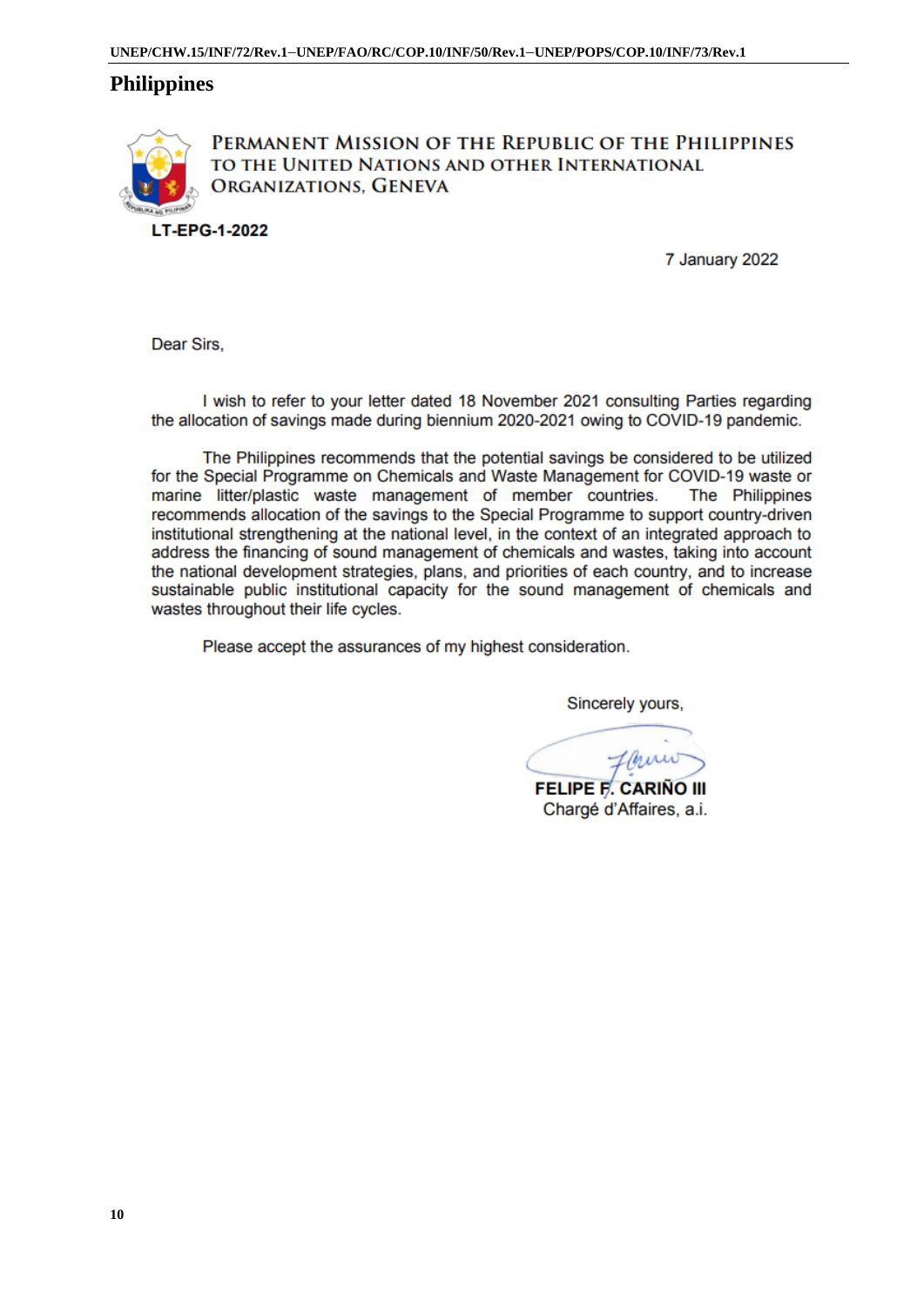#### **Senegal**

REPUBLIOUE DU SENEGAL Un Peuple - Un But - Une Foi

 $N^{\circ}$  0 0 4 3 MEDD/DEEC/DCPN/ad

MINISTERE DE L'ENVIRONNEMENT ET DU DEVELOPPEMENT DURABLE Dakar, le **B FFV 2022** 

DIRECTION DE L'ENVIRONNEMENT ET DES ETABLISSEMENTS CLASSES

Le Directeur,

Objet : Consultation avec les Parties sur l'allocation des épargnes liés à la pandémie de Covid-19, sur le budget 2020-2021 des Conventions de Bâle, Rotterdam et Stockholm.

Référence : V/L du 18 novembre 2021.

#### Monsieur le Secrétaire Exécutif,

J'accuse bonne réception de votre lettre en date du 18 novembre 2021, par laquelle vous nous saisissez en tant Pays Partie aux Conventions de Bâle, de Rotterdam et de Stockholm, sur les restants des fonds alloués aux Conventions au titre du biennal 2020-2021, du fait de la pandémie de Covid-19. Je vous en remercie vivement.

Y donnant suite, nous suggérons que les éventuels fonds épargnés soient utilisés, dans la mesure du possible, pour l'accompagnement des pays sur les aspects relatifs :

- · au renforcement des capacités des parties prenantes pertinentes des pays sur les évolutions et travaux dans le cadre des Conventions sur les produits chimiques, à la communication et la sensibilisation sur les dangers des produits chimiques ;
- · à l'appui aux Centres Régionaux des Conventions de Bâle et de Stockholm dans la prise en compte des besoins des pays parties aux Conventions, selon les zones géographiques polarisées :
- · à la prise en charges de représentants des pays les moins avancés et les pays à économie en transition, pour une meilleure représentativité aux réunions régionales et internationales.

Vous en souhaitant bonne réception, je vous prie d'agréer, Monsieur le Secrétaire Exécutif, l'expression de ma considération distinguée.

# $\mathcal{A}$

**Monsieur Rolph Payet** Secrétaire Exécutif des Conventions de Bâle, De Rotterdam et de Stockholm



#### **GENEVE**

Copie : Mission Permanente du Sénégal auprès du Bureau des Nations Unies à Genève.

Direction de l'Environnement et des Etablissements Classés (DEEC) Parc Forestier de Hann, route des Pères Maristes BP : 6557 Dakar Tél : +(221) 33 859 17 58 106, rue Carnot - tél : +(221) 33 821 63 49 / +(221) 33 821 33 27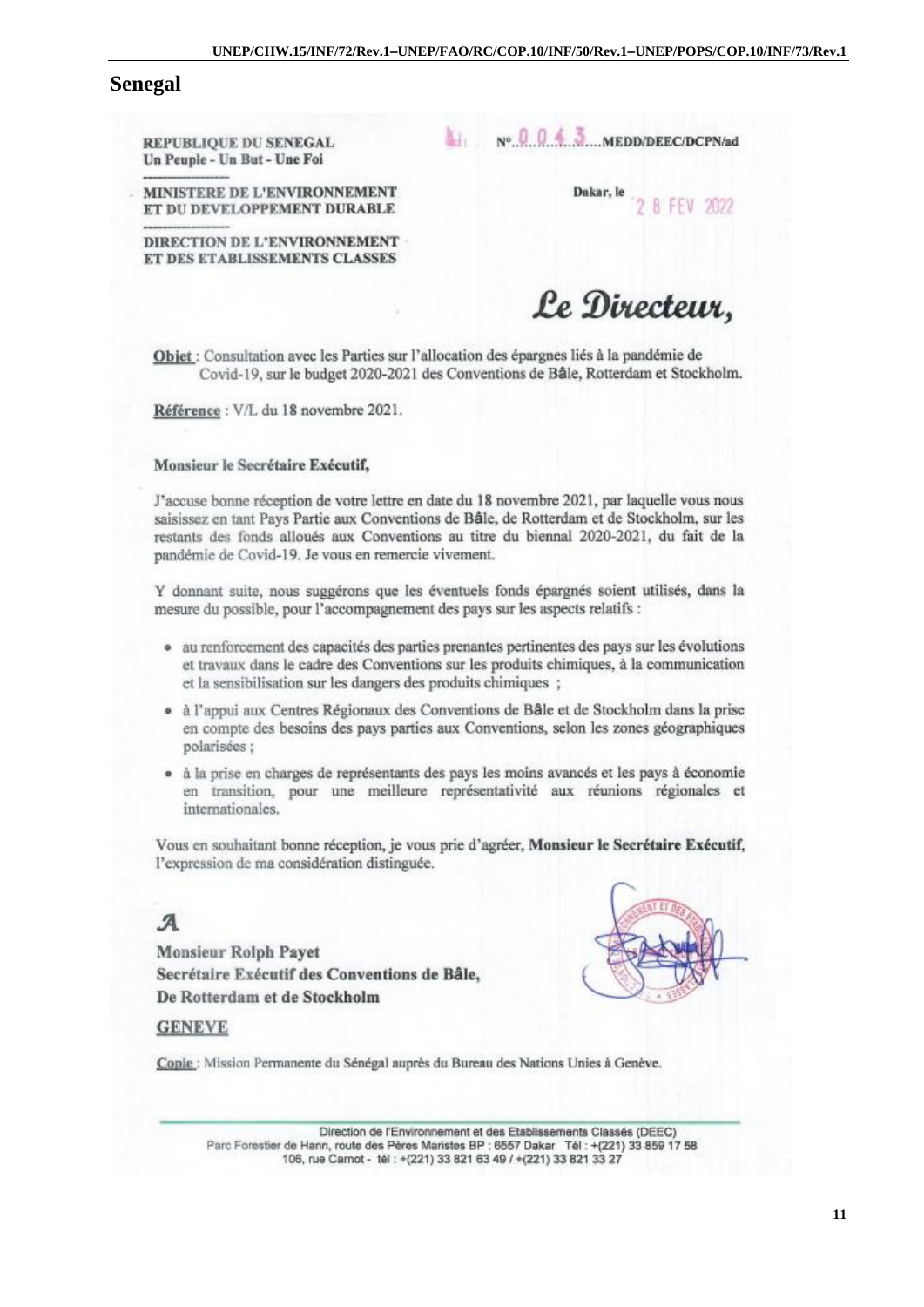## United Kingdom of Great Britain and Northern Ireland



2 Marsham Steet Seacole Building SW1P 4DF

T: 03459 335577 helpline@defra.gov.uk www.gov.uk/defra

Secretariats of the Basel, Rotterdam and Stockholm Conventions **United Nations Environment Programme** Office Address: International Environment House 1 11-13, chemin des Anémones, 1219 Châtelaine, Geneva, Switzerland Postal Address: c/o Palais des Nations, 8-14, avenue de la Paix, 1211 Geneva 10, Switzerland Tel.: +41 (0) 22 917 8271 | Fax: +41 (0) 22 917 8098 | E-mail: brs@brsmeas.org

#### **Secretariat of the Rotterdam Convention**

Food and Agriculture Organization of the United Nations Viale delle Terme di Caracalla, 00153 Rome, Italy Tel.: +39 06 5705 2061 ; Fax: +39 06 5705 3224 | E-mail: pic@fao.org

26 February 2022

### Response of the United Kingdom on the consultation with Parties on the allocation of savings made during biennium 2020-2021 owing to the coronavirus disease (COVID-19) pandemic under the Basel. **Rotterdam and Stockholm conventions**

Dear Secretariat.

Thank you very much for the opportunity to provide views on the use of potential savings made during the 2020-2021 biennium under the Basel, Rotterdam, and Stockholm conventions, owing to the COVID-19 pandemic. The UK would like to take this opportunity to express its gratitude to the Secretariat for consulting Parties on the potential future allocation of such savings.

The UK would not support savings re-directed from the necessary activities that were included in the supplementary budget agreed at the online segment of the BRS Conference of the Parties in July 2021, which are now largely scheduled to take place. However, should any additional savings be identified, we believe that these could be usefully put towards activities under the voluntary budget. Specifically, the UK would suggest that the following activities could be prioritised:

- Enabling effective attendance by developing country Parties at future Conferences of the Parties, and meetings of technical subsidiary bodies, particularly where that facilitates the implementation of the Gender Action Plan.
- Support to training and capacity development, particularly where that facilitates the implementation of the Gender Action Plan.
- Potential contribution to supporting Parties to meet obligations in the elimination of the use of polychlorinated biphenyls in equipment and the environmentally sound waste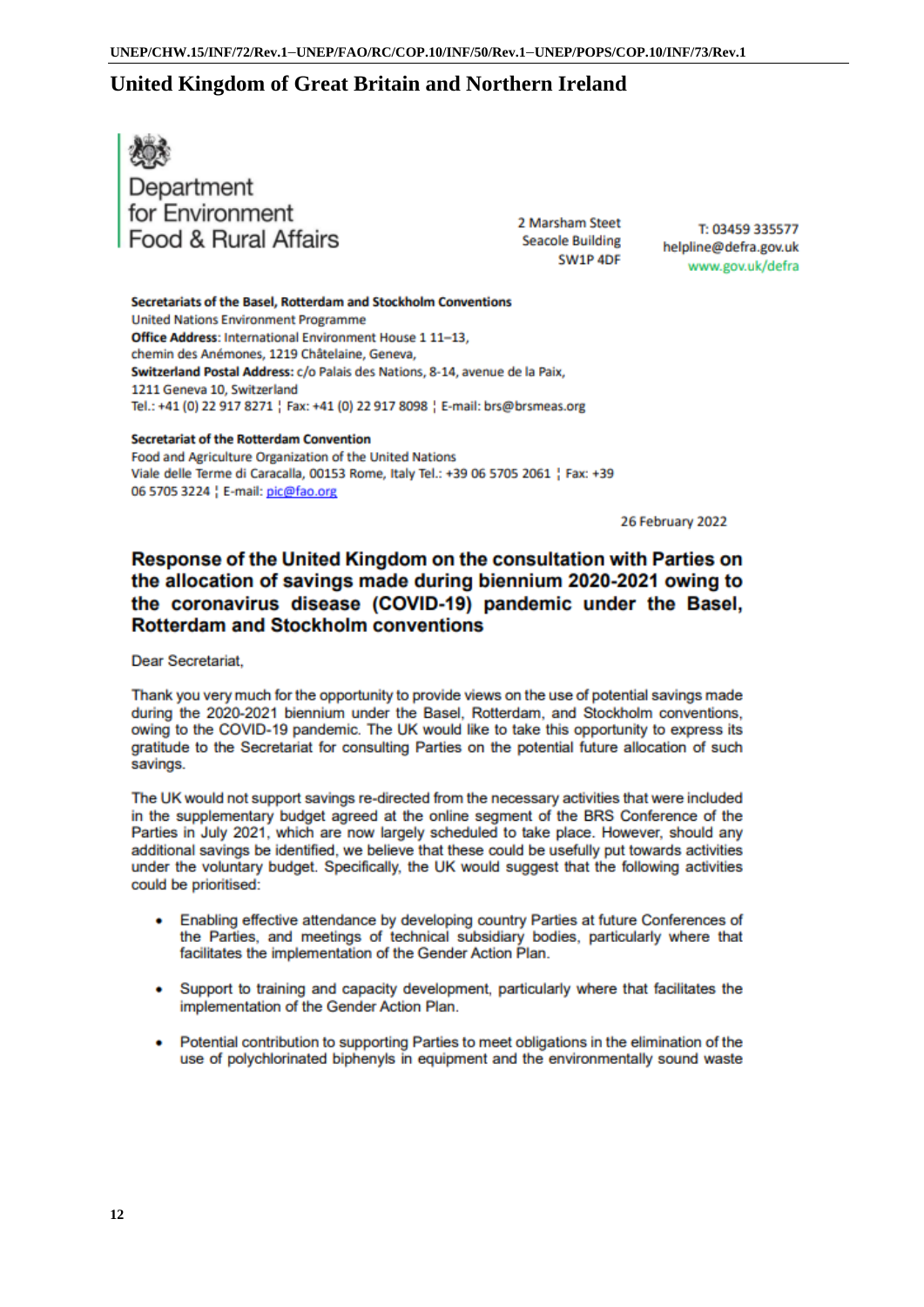management of liquids containing polychlorinated biphenyls and equipment contaminated with polychlorinated biphenyls.

We would like to thank the Secretariat for compiling Party views on savings, and we look forward to considering the information on final savings, along with the Secretariat's proposal on their allocation, during the face-to-face segment of the meetings in June 2022.

Yours sincerely,

Wir An

**Ellie Bates** UK National Focal Point for the Rotterdam & Stockholm Conventions Chemicals, Pesticides and Hazardous Waste Department for Environment, Food and Rural Affairs

Ellie.bates@defra.gov.uk